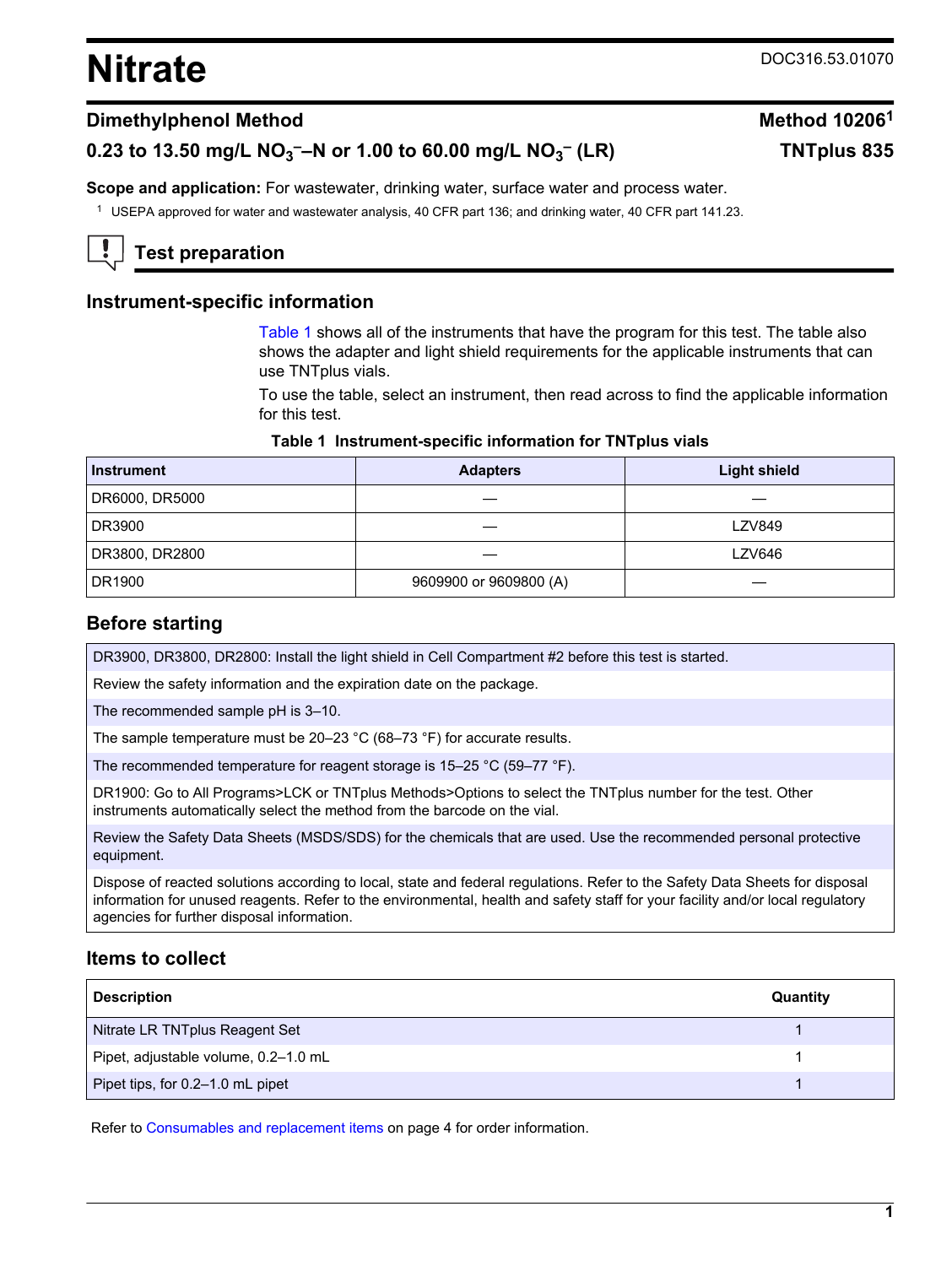## **Sample collection and storage**

- Collect samples in clean glass or plastic bottles.
- Analyze the samples as soon as possible for best results.
- If immediate analysis is not possible, immediately filter and keep the samples at or below 6 °C (43 °F) for a maximum of 48 hours.
- To preserve samples for a maximum of 14 days, adjust the sample pH to 2 or less with concentrated sulfuric acid (approximately 2 mL per liter) and keep at or below 6 °C (43 °F). The test results then include nitrate and nitrite.
- Let the sample temperature increase to room temperature before analysis.
- Before analysis, adjust the pH to 7 with 5 N sodium hydroxide solution.
- Correct the test result for the dilution caused by the volume additions.

## **Test procedure**



**1.** Use a pipet to add 1.0 mL of sample to the test vial.



**5.** When the timer expires, clean the vial.



**2.** Use a pipet to add 0.2 mL of Solution A to the test vial.

**Start**

**6.** DR1900 only: Select program 835. Refer to [Before starting](#page-0-0) on page 1.



**3.** Tighten the cap on the vial and invert until completely mixed.



**7.** Insert the vial into the cell holder. DR1900 only: Push **READ**. Results show in mg/L  $NO<sub>3</sub>$ –N.

## **Reagent blank correction**

For the best results, measure the reagent blank value for each new lot of reagent. Replace the sample with deionized water in the test procedure to determine the reagent blank value. Subtract the reagent blank value from the sample results automatically with the reagent blank adjust option. Measure the reagent blank value when a new lot of reagent is used.

- **1.** Use deionized water as the sample in the test procedure to measure the reagent blank value.
- **2.** Set the reagent blank function to on. The measured reagent blank value is shown.

**4.** Start the reaction time of

1510

15 minutes.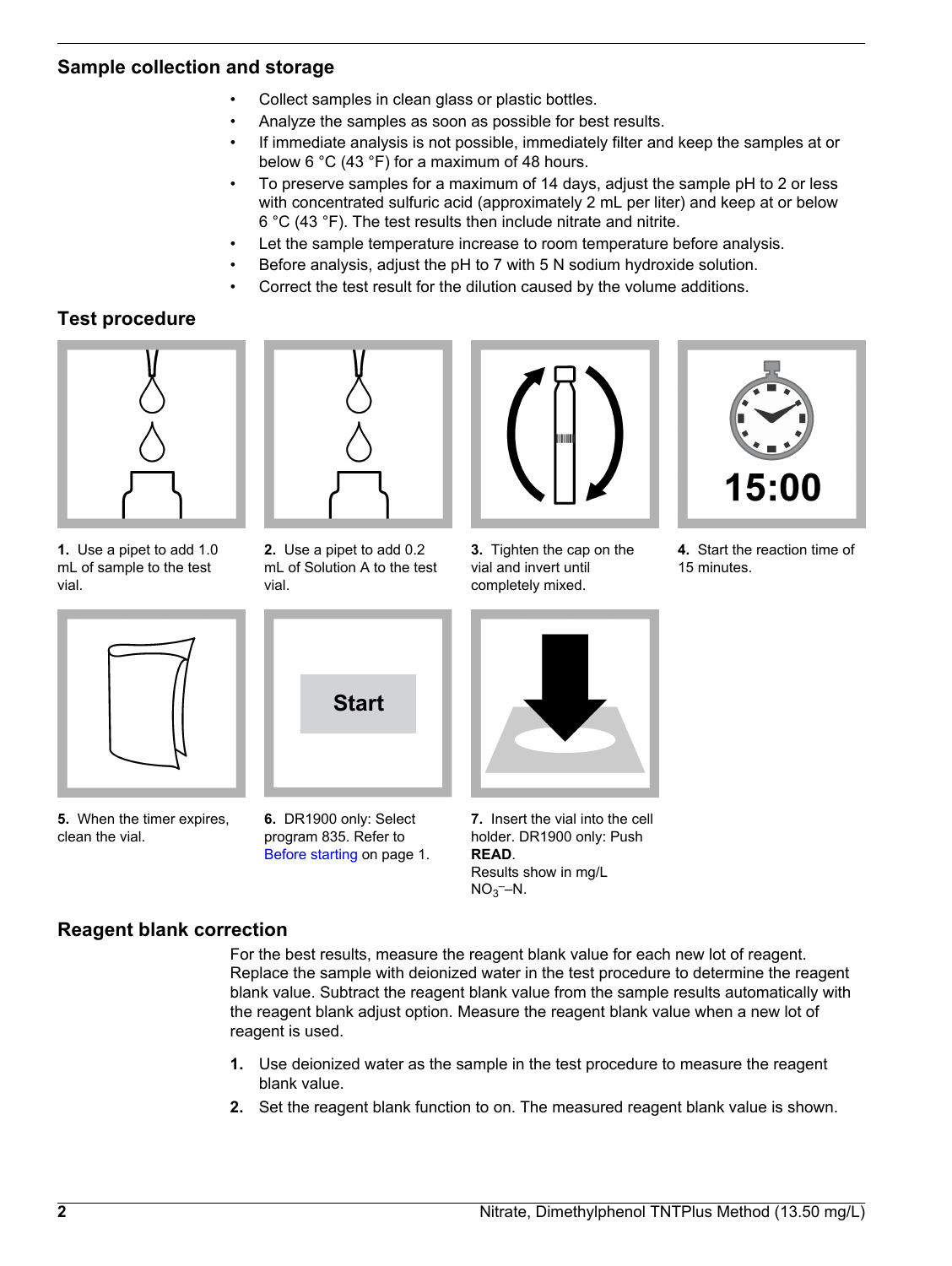**3.** Accept the blank value. The reagent blank value is then subtracted from all results until the reagent blank function is set to off or a different method is selected. *Note: As an alternative, record or enter the reagent blank value at a different time. Push the highlighted reagent blank box and use the keypad to enter the value.*

## **Sample blanks**

If the sample has color or turbidity, measure a sample blank to correct the test result for the interference.

- **1.** Use deionized water as the reagent in the test procedure to measure the sample blank value:
	- **a.** Use a pipet to add 1.0 mL of sample to the test vial.
	- **b.** Use a pipet to add 0.2 mL of deionized water to the test vial.
	- **c.** Tighten the cap on the vial and invert until completely mixed.
	- **d.** Start the reaction time of 15 minutes.
	- **e.** When the timer expires, clean the vial.
	- **f.** DR1900 only: Select program 835.
	- **g.** Insert the vial into the cell holder. DR1900 only: Push READ. Results show in mg/L  $NO<sub>3</sub>$  -N.
- **2.** Subtract the sample blank value from the test result (with reagent) to get the corrected sample concentration.

## **Interferences**

Table 2 shows that the ions were individually examined to the given concentrations and do not cause interference. No cumulative effects or influences of other ions were found.

The cumulative effects and influence of other ions have not been found. High loads of oxidizable organic substances (COD) cause the reagent to change color and to give highbias results. The test can thus only be used for wastewater analyses if the COD is less than 500 mg/L. Verify measurement results with sample dilutions or standard additions.

Nitrite concentrations of more than 2.0 mg/L interfere (high-bias results). Add 50 mg of sulfamic acid (amidosulfonic acid) to 5.0 mL of sample, dissolve and wait for 10 minutes. Analyze the prepared sample as described in the procedure above.

#### **Table 2 Interfering substances**

| <b>Interfering substance</b>                                                                                                                                  | Interference level |
|---------------------------------------------------------------------------------------------------------------------------------------------------------------|--------------------|
| $ Cl-, K+, Na+$                                                                                                                                               | 500 mg/L           |
| $Ag+$                                                                                                                                                         | 100 mg/L           |
| $\vert$ Ca <sup>2+</sup> , Cd <sup>2+</sup> , Cu <sup>2+</sup> , Fe <sup>3+</sup> , Ni <sup>2+</sup> , Pb <sup>2+</sup> , Sn <sup>2+</sup> , Zn <sup>2+</sup> | 50 mg/L            |
| $\vert$ Co <sup>2+</sup> , Fe <sup>2+</sup>                                                                                                                   | 10 mg/L            |
| $Cr^{6+}$                                                                                                                                                     | $5 \text{ mg/L}$   |
| NO <sub>2</sub>                                                                                                                                               | 2 mg/L             |

## **Accuracy check**

#### **Standard solution method**

Use the standard solution method to validate the test procedure, the reagents and the instrument.

Items to collect:

• Nitrate-Nitrogen Standard Solution, 10.0 mg/L  $NO<sub>3</sub>$ –N or Wastewater Influent Standard Solution, Mixed Parameter